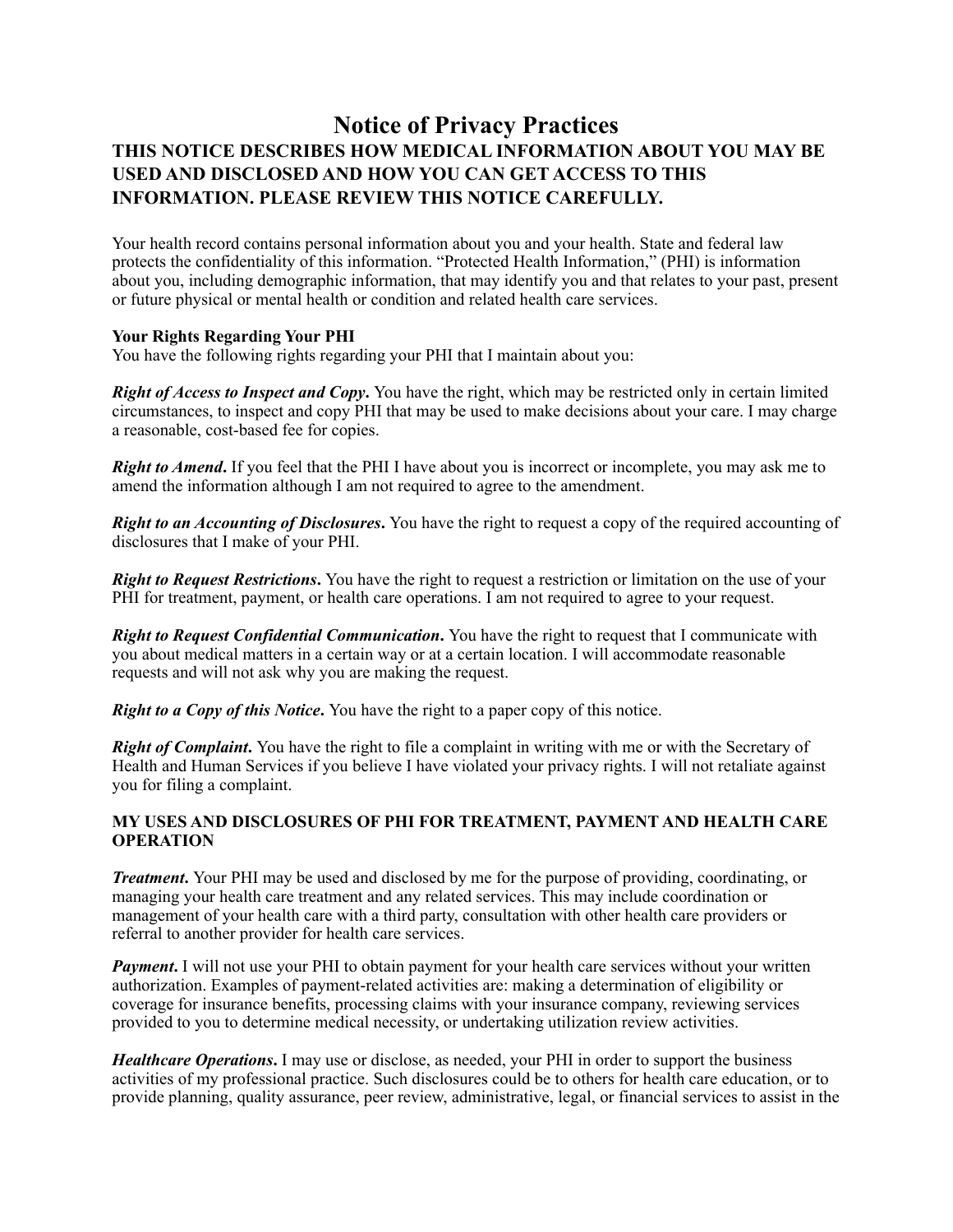delivery of health care, provided I have a written contract requiring the recipient(s) to safeguard the privacy of your PHI. I may also contact you to remind you of your appointments, inform you of treatment alternatives and/or health related products or services that may be of interest to you.

## **OTHER USES AND DISCLOSURES THAT DO NOT REQUIRE YOUR AUTHORIZATION OR OPPORTUNITY TO OBJECT**

*Required by Law*. I may use or disclose your PHI to the extent that the use or disclosure is required by law, made in compliance with the law, and limited to the relevant requirements of the law. Examples are public health reports and law enforcement reports. I also must make disclosures to the Secretary of the Department of Health and Human Services for the purpose of investigating or determining my compliance with the requirements of the Privacy Rule.

*Health Oversight*. I may disclose PHI to a health oversight agency for activities authorized by law such as professional licensure. Oversight agencies also include government agencies and organizations that provide financial assistance to me (such as third party payers).

*Abuse or Neglect*. I may disclose your PHI to a state or local agency that is authorized by law to receive reports of abuse or neglect. However, the information I disclose is limited to only that information which is necessary to make the initial mandated report. I may disclose PHI regarding deceased patients for the purpose of determining the cause of death, in connection with laws requiring the collection of death or other vital statistics, or permitting inquiry into the cause of death.

*Research***.** I may disclose PHI to researchers if (a) an Institutional Review Board reviews and approves the research and an authorization or waiver to the authorization requirement; (b) the researchers establish protocols to ensure the privacy of your PHI; and (c) the researchers agree to maintain the security of your PHI in accordance with applicable laws and regulations.

*Threat to Health or Safety*. I may disclose PHI when necessary to prevent a serious threat to your health or safety or to the health or safety of the public or another person.

*Criminal Activity on My Business Premises/Against My Staff or Me***.** I may disclose your PHI to law enforcement officials if you have committed a crime on my premises or against my staff or me.

*Compulsory Process***.** I will disclose your PHI if a court of competent jurisdiction issues an appropriate order. I will disclose your PHI if you and I have been notified in writing at least fourteen days in advance of a subpoena or other legal demand, and no protective order has been obtained, and I have satisfactory assurances that you have received notice of an opportunity to have limited or quashed the discovery demand.

## **USES AND DISCLOSURES OF PHI WITH YOUR WRITTEN AUTHORIZATION**

Other uses and disclosures of your PHI will be made only with your written authorization. You may revoke this authorization in writing at any time, unless I have taken an action in reliance on the authorization of the use or disclosure you permitted, such as providing you with health care services for which I must submit subsequent claim(s) for payment.

#### **THIS NOTICE**

This *Notice of Privacy Practices* describes how I may use and disclose your protected health information (PHI) in accordance with all applicable law. It also describes your right regarding how you may gain access to and control your PHI. I am required by law to maintain the privacy of PHI and to provide you with notice of my legal duties and privacy practices with respect to PHI. I am required to abide by the terms of this *Notice of Privacy Practices*. I reserve the right to change the terms of my *Notice of Privacy Practices* at any time. Any new *Notice of Privacy Practices* will be effective for all PHI that I maintain at